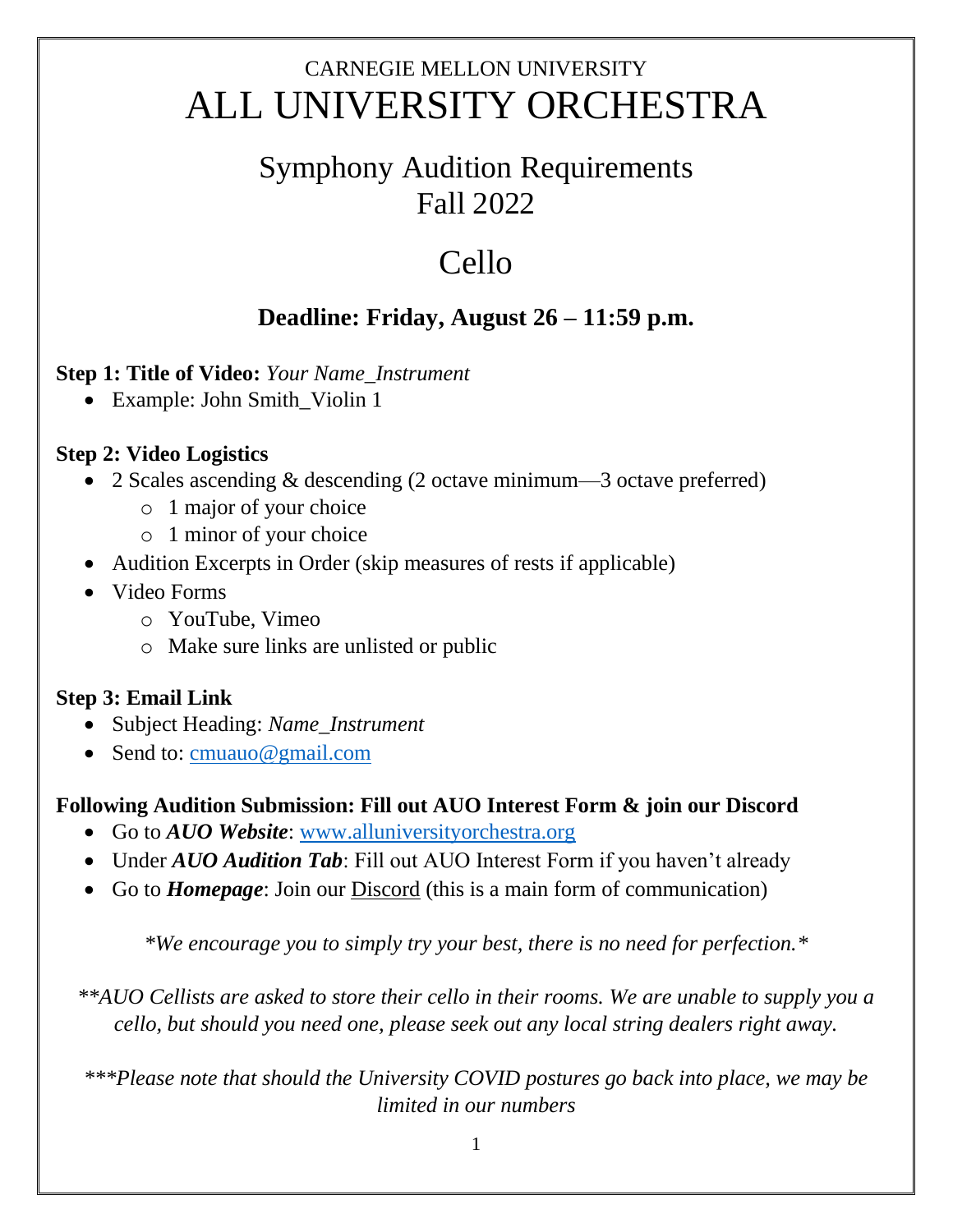**Excerpt #1: Wagner –** *Prelude to Parsifal –* mm. 1-6



**Excerpt #2: Tchaikovsky –** Mvt II from *Symphony Nr. 6 –* Beginning – end of excerpt (take repeat)